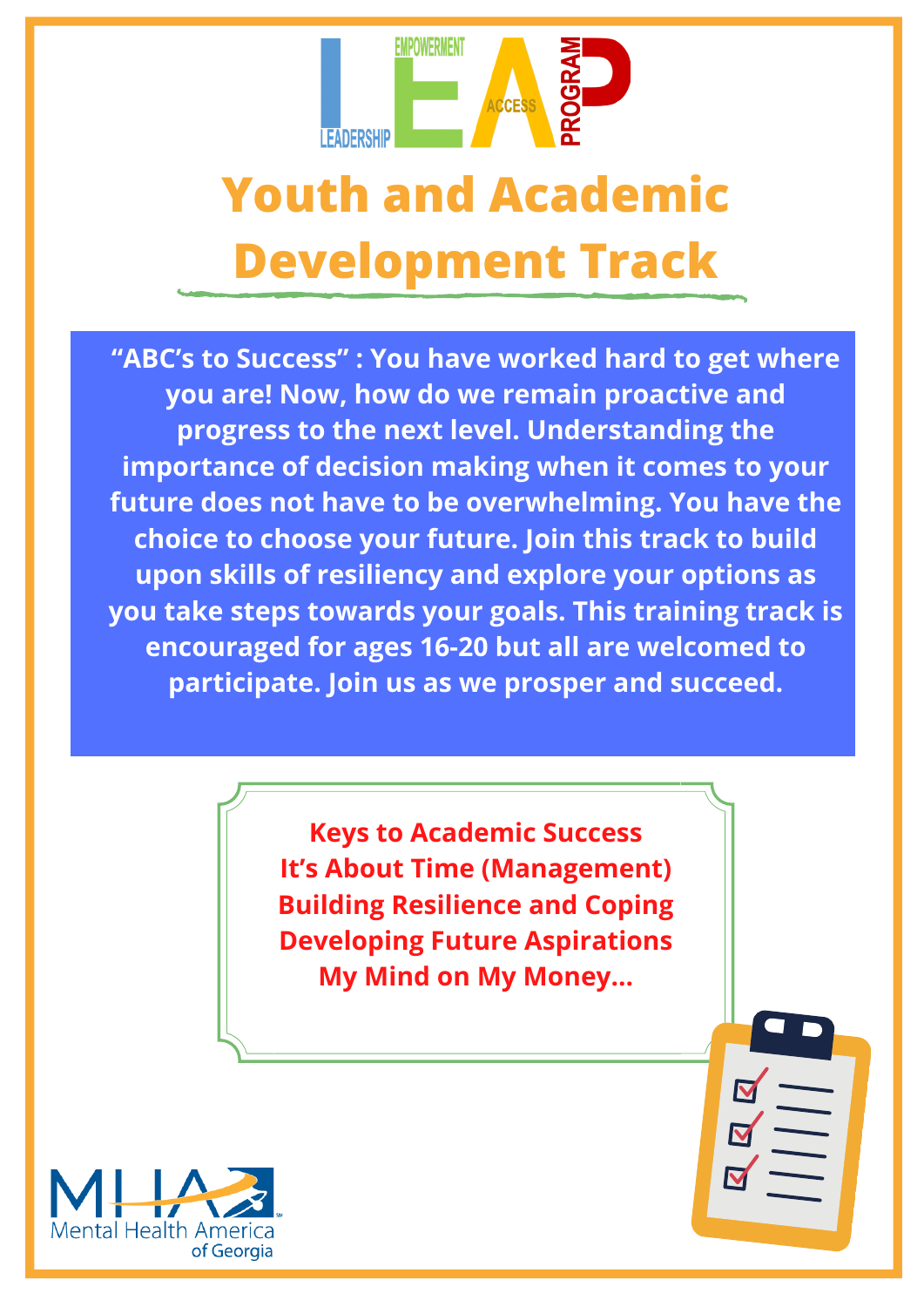### **Keys To Academic Success**

#### **Workshop Description:**

**If you're considering going to college and may not know where to start, let us help you explore and prepare for all things possible. Preparing for academic success with this workshop and we will help you find local resources to support your current academic success, research and identify your needs and wants for college, how to identify your career interests, and how to gain financial support to afford your college options.**





- **Explore local resources to assist in maintaining current academic success.**
- **Identify key components for** 2. **post-secondary options**
- **Describe steps to identify future career interests** 3.
- **Demonstrate strategies on gaining financial assistance for college** 4.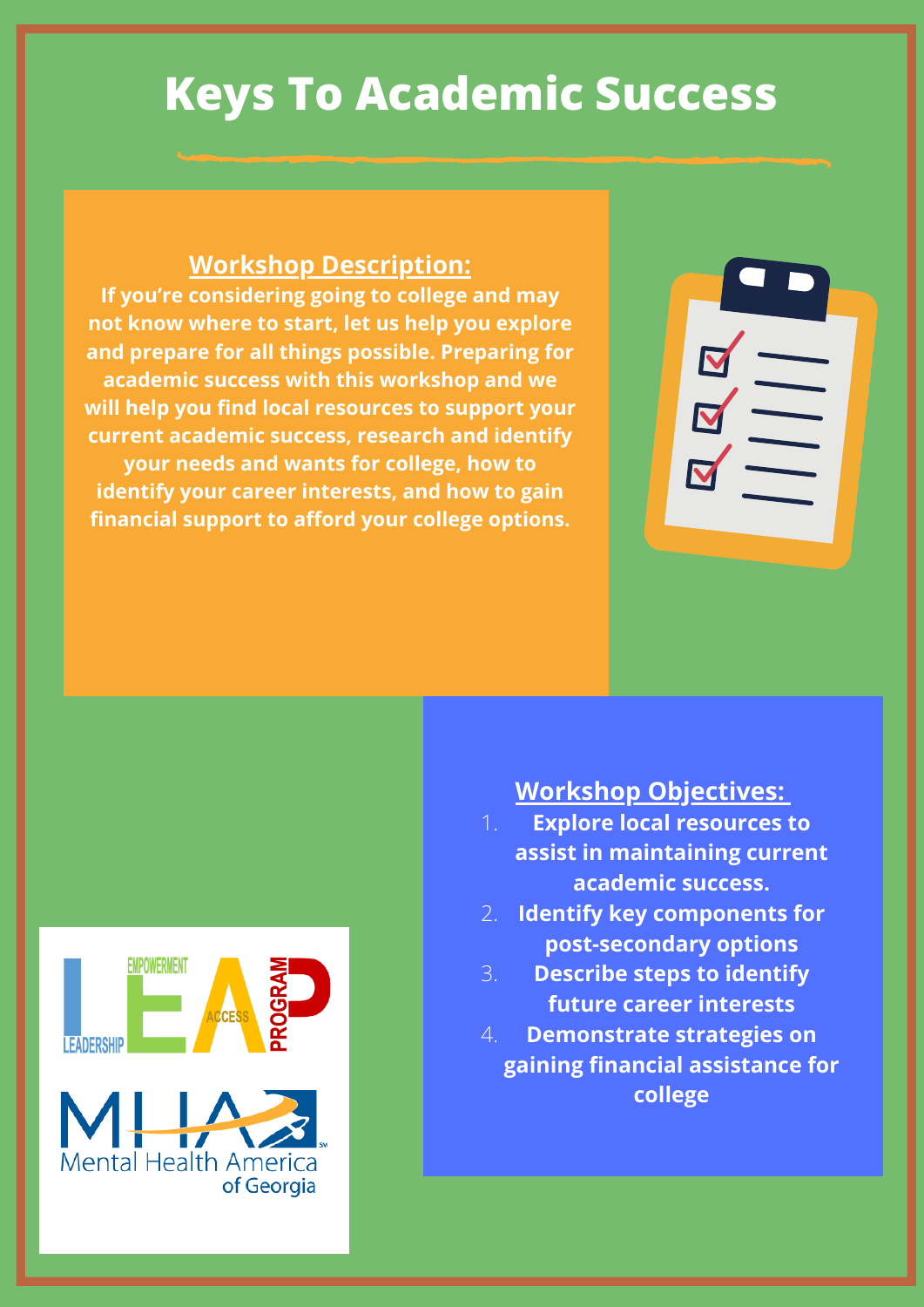# **It's About Time (Managment)**

#### **Workshop Description:**

**There are 24 hours in a day, how do you juggle it all in order to make the most out of your time? Join us for our time management and organization workshop to learn more about the relationship between your time management and how to organize your priorities, how to develop strategies to create useful time management skills that will support your success in school and your career, and practice using these skills to fulfill your daily and life goals.**





- **Examine the relationship between time management and organization and the role it plays in success Workshop Objectives:**
- **Identify strategies to develop a** 2. **cohesive system between both time management and organization to encourage success in school and career**
- **Practice daily tools to work towards personal and professional goals** 3.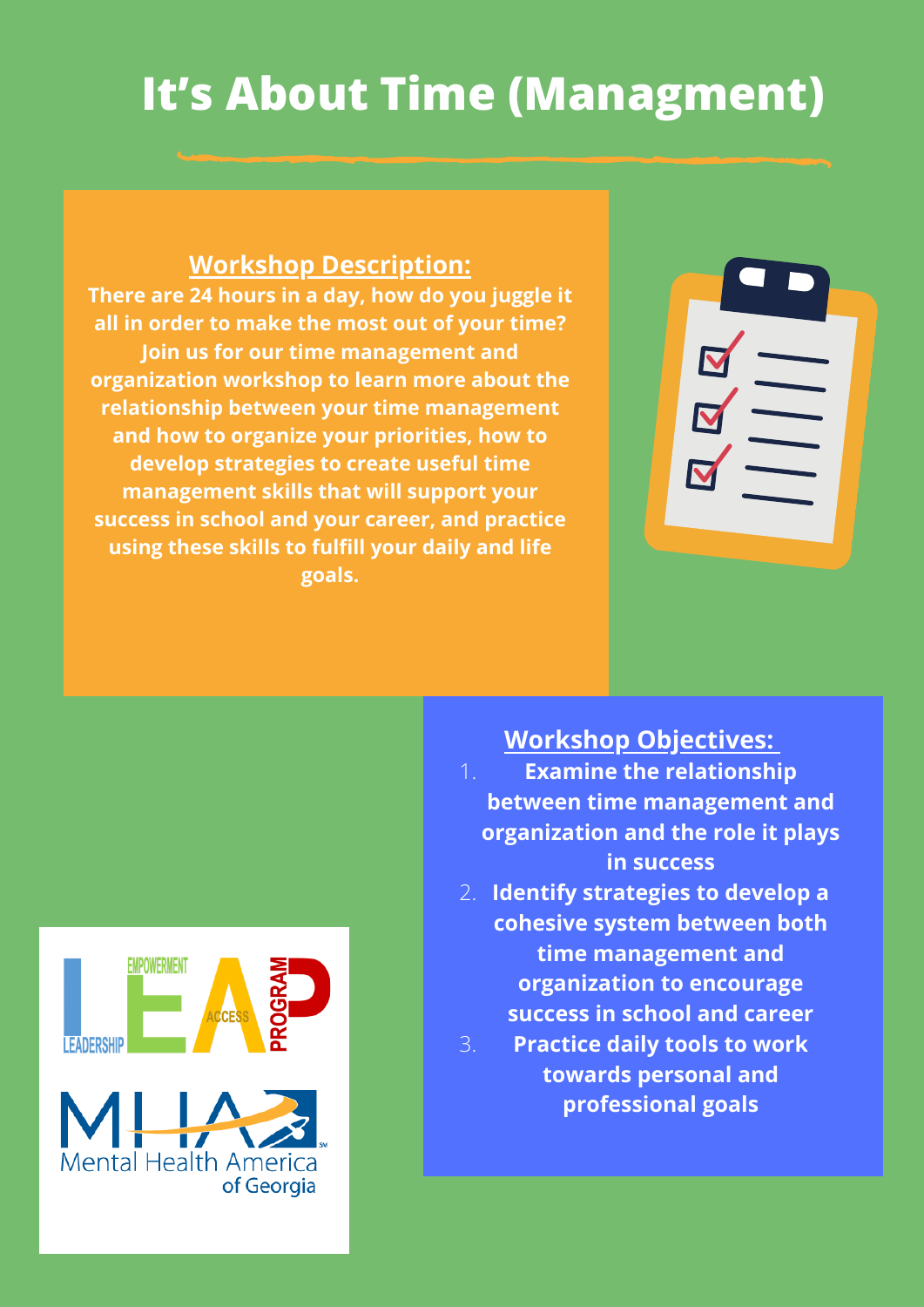# **Building Reslience and Coping**

#### **Workshop Description:**

**Life can be difficult sometimes and the way that we react to life's stressors can have a positive or negative affect on our wellbeing. Being equipped with effective coping skills can boost our resiliency and reduce stress. Join us for our Building Resilience and Coping workshop to understand the relationship between our mental health and ability to use coping skills, identify what coping strategies are best for you, and create a plan that will support you in reducing stress and promote positive daily activities.**





- **Explore the benefits of the interrelationship between mental health and effective coping skills.**
- **Identify coping strategies to support mental health and wellness.** 2.
- **Formulate plan to combat unexpected mental stress and build resiliency.** 3.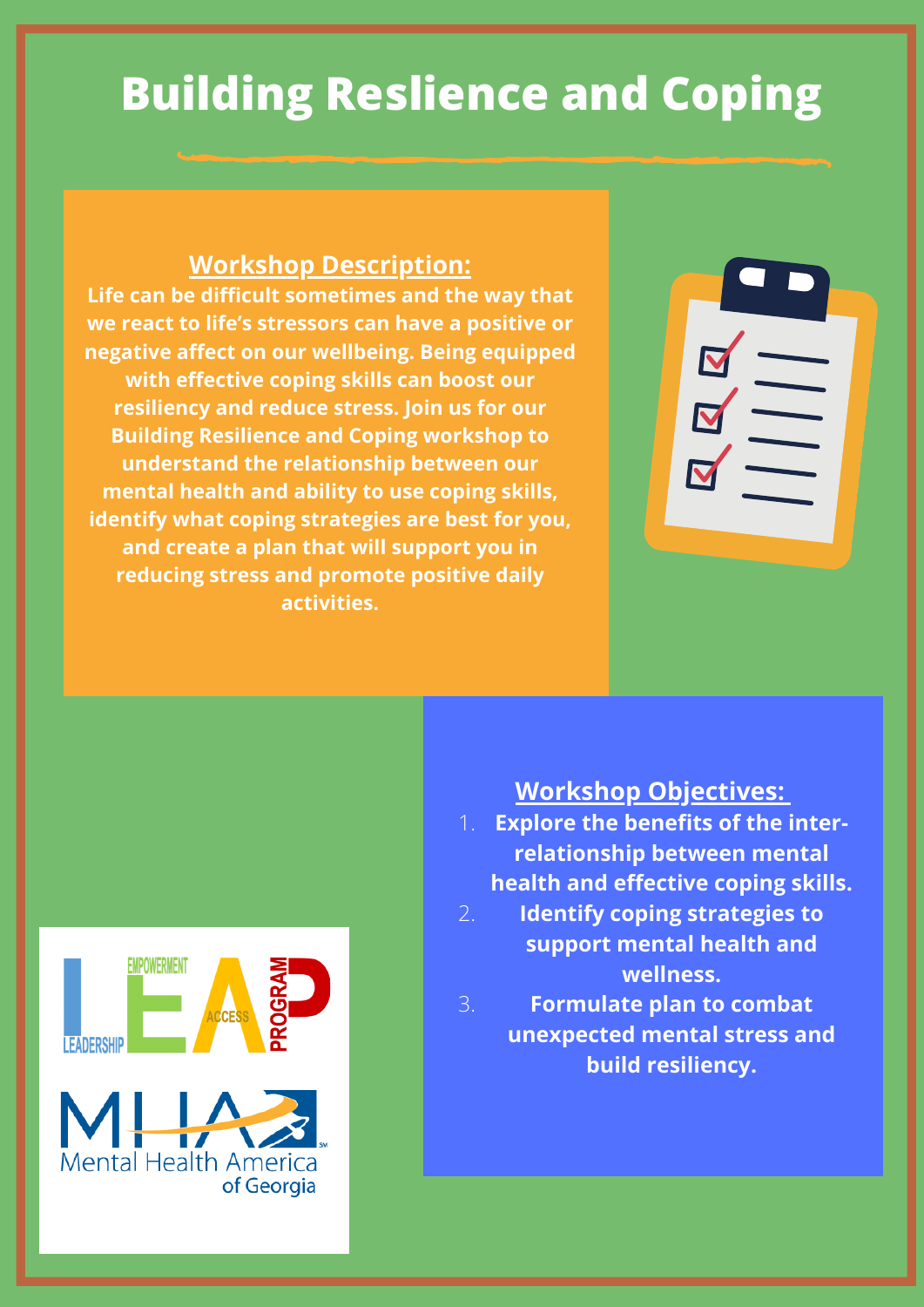# **Developing Future Aspirations**

#### **Workshop Description:**

**Do you have a dream or future aspiration you wish to accomplish? Take a step back and ask yourself this question, "What steps am I taking to get there?". Sometimes we are unsure of how to start the process to develop and reach our personal or professional goals. In this Developing Future Aspirations workshop learn how to describe different types of goals within various areas of life, examine your current interests to discover potentials aspirations, and plan out how make your dreams a reality.**





- **Differentiate types of goals in various areas of life not limited to school and career but relationships or finances etc.**
- **Examine current interest and hobbies to determine potential aspirations.**
- **Evaluate steps necessary to reach** 3.**said goal.**